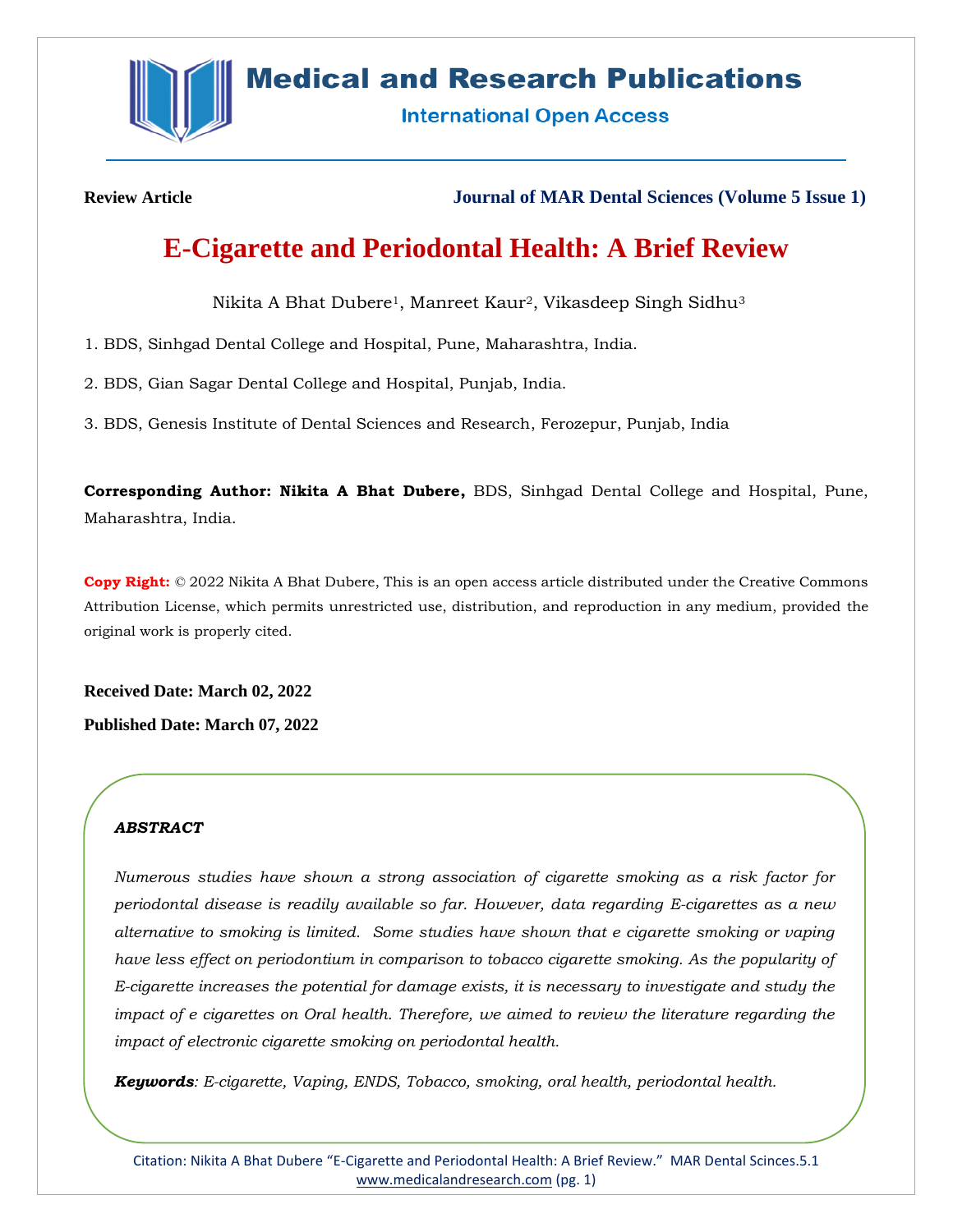### **Introduction**

One of the main risk factor for periodontitis also known as chronic polymicrobial inflammatory disease is smoking, as it alters microorganisms of oral cavity and also alters the host immune response.1,2 Many previous studies have demonstrated the ill effects of tobacco- containing products on Oral tissues such as mucosal lesions, plaque formation, teeth staining, gingivitis, periodontitis, alveolar bone loss, Tooth loss, failure of prosthetic and surgical treatments an increased risk of oral cancer.3-5

Over the years, electronic cigarette smoking or vaping has increased, however conventional cigarette smoking has decreased. E cigarettes are battery operated devices, which helps the user to inhale the aerosol mixture which contains nicotine along with the propylene glycol or glycerine and other additional substances. It may sometimes be without nicotine also. However, the uses of E-cigarettes are regulated by FDA. Heavily marketed, E- nicotine delivery systems such as e-cigarette are also available in various flavours and high nicotine concentrations. E-cigarette has been proposed as a strategy of smoking cessation or a less harmful replacement of conventional cigarette smoking.6,7 The data supporting this is limited and inconclusive. This review presents a brief overview of the effect of E-cigarette smoking on periodontal health and periodontitis.

### **Electronic nicotine delivery system (ENDS) and inhaled nicotine**

The nicotine is a main bioactive component of the tobacco-derived products, including the conventional cigarettes, e-cigarettes, cigars and water pipes ranging from 0 mg–100 mg/ml. Nicotine is well known for its addictive properties.8,9 Electronic nicotine-delivery system [ENDS] is the recently emerged nicotine delivery systems. ENDS are proposed to reduce the craving for conventional cigarettes. In recent times, a rapid growth has been taken place in both the marketing and consumption of these e-cigs. Each "puff," results in heating element vaporization of a small amount of liquid. In this way, the ENDS user is not really inhaling the smoke but an aerosol/vapor of nicotine up to 24–100 mg as mist/vapor. Thereby, ENDS will deliver a significant amount of the nicotine compared to the tobacco cessation devices which are available commercially.9

#### **E-cigarettes**

The e-cigarettes are battery operated devices which contain a metal heating element in a stainless steel shell, an atomizer, a cartridge and a battery. The e-cigarette solution in the cartridge is referred to as eliquid or e-juice and is generally composed of nicotine, flavor ingredients in propylene glycol, and vegetable glycine. In addition, some vaping devices contain cannabis, which further broadens the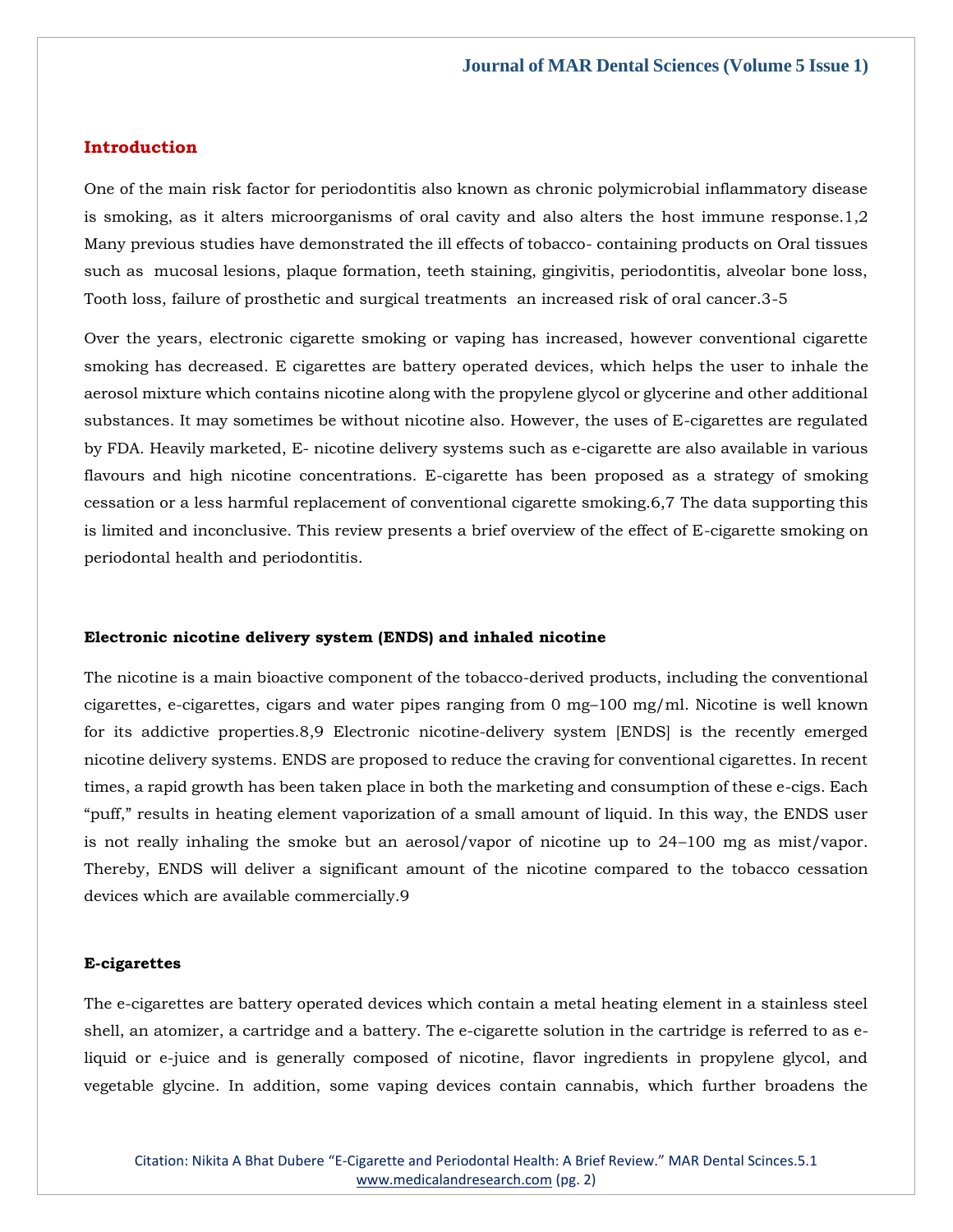composition and appeal of aerosols. The heating element vaporizes a solution that contains a mixture of the chemicals including nicotine and other additives or carbonyl/oxidative stress, DNA damage and stress induced cellular senescence leading to the oral health problems. It affects the periodontal health leading to periodontal disease i.e. periodontitis which is characterized by chronic inflammation of tooth supporting tissues. The possible oral health effects of e-cigarettes have been vigorously debated in the dental literature over recent years.

## **Mechanism of action**

The E-cigarette aerosol includes, but is not limited to, tobacco-specific nitrosamines, aldehydes, metals, and volatile organic compounds10. These compounds could potentially alter the oral microbiome and have adverse effects on oral health. Disturbance of the oral microbiome, particularly commensal microorganisms, might lead to dysbiosis and increase pathobionts, which might lead to oral diseases, such as periodontal disease. Dysbiosis might, in turn, activate different inflammatory pathways and, subsequently, lead to systemic health conditions, such as respiratory11, immune12, and cardiovascular complications13. Furthermore, recent studies showed that e-cigarette aerosol exposure caused elevated concentrations of proinflammatory cytokines (IL)-6 and IL- 1b, thus potentially increasing susceptibility to periodontal disease14,15 (Table 1).

Some studies have also reported a range of effects, including cytotoxicity, reduced cell proliferation and migration, increased apoptosis and inflammatory mediator production, and detection of oxidative damage such as protein carbonylation and DNA strand breaks.16-18 The protein carbonylation results in the autoantibody production which in turn may lead to the destruction of matrix as well as bone loss during periodontitis. Thereby, it is possible that the carbonyls or aldehydes play an important role in the ecig aerosol-induced oral toxicity. The nicotine has also shown to have the anti-proliferative properties and affects the fibroblasts in vitro. This implies that the E-cig containing nicotine affects the oral myofibroblast differentiation in the users of e-cig; and thus it may affect their ability to heal the wounds by decreasing the wound contraction by the myofibroblasts. This can be due to release of matrix metalloproteases (MMP-9, MMP-12) and prostaglandins (PGE2) as well as their effects on the mesenchymal stem cells (MSCs).

The e-cigarette devices or ENDS deliver the nicotine at various concentrations. The nicotine has been associated with the impaired leukocyte activity as well as the healing by inhibiting the neovascularization and also the osteoblastic differentiation. Likewise, the tobacco smoking including the nicotine is associated with an increased risk of the impaired healing, implant failure, poor papilla regeneration as well as increased bone loss. Thereby, it is possible that the nicotine derived from the ecig may impair the healing potential at the bone and implant interface. E-cigarette vapor has been shown to promote cell apoptosis, necrosis20 and persistent DNA damage in gingival epithelium.17 Menthol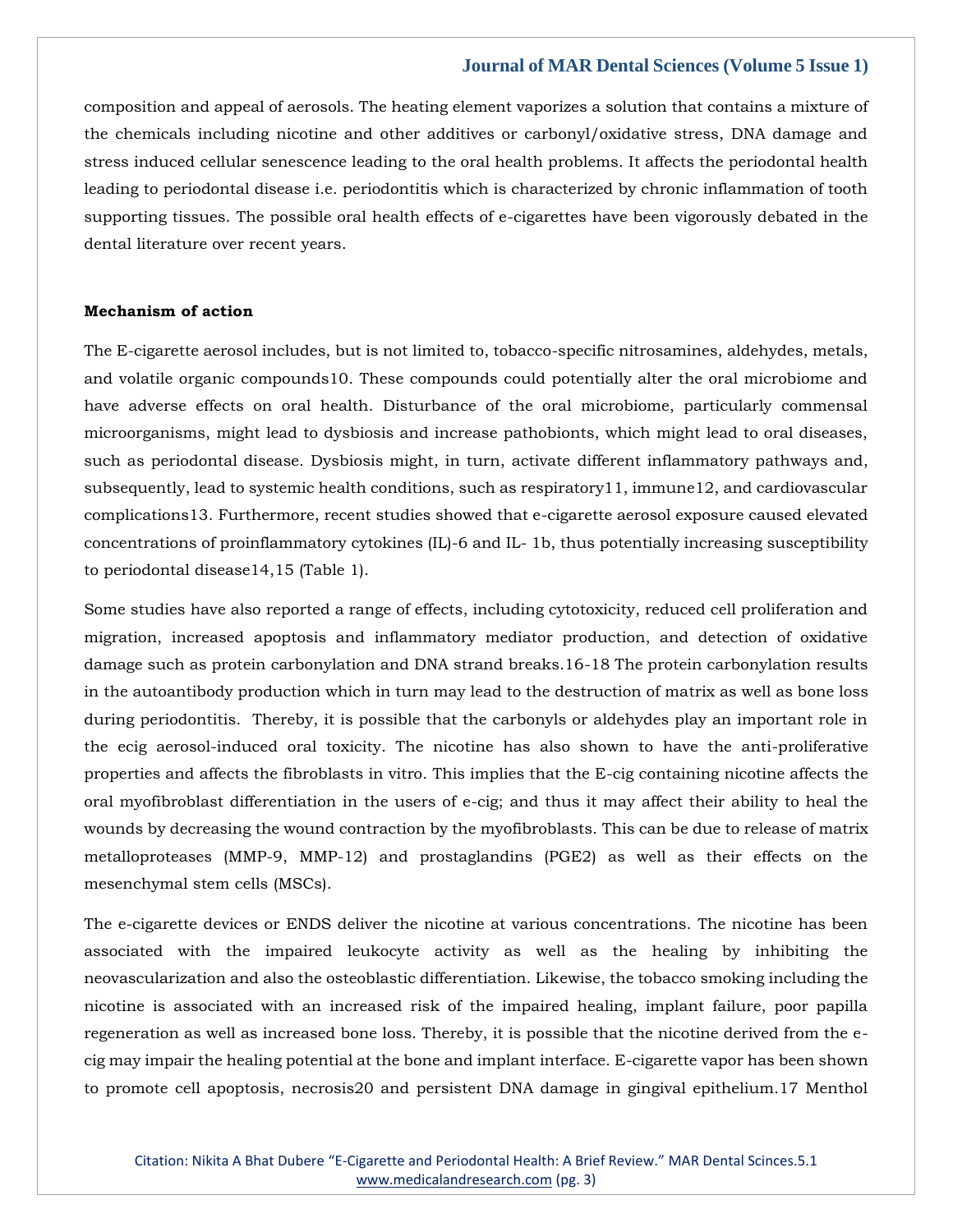flavoring in e-cigarette liquid has also been shown to reduce the proliferation rate of human periodontal ligament fibroblasts21. Nicotine found in many e-cigarette aerosols22 has been shown to inhibit the growth of gingival fibroblasts23, human periodontal ligament cells24 and alter the function of oral or peripheral neutrophils25. E-cigarettes have been perceived as less harmful than conventional cigarette smoking and reported by some as a safer alternative to cigarette smoking but e-cigarettes and other electronic nicotine products may still be deleterious to human health. Harmful or potentially harmful compounds such tobacco-specific nitrosamines, polycyclic aromatic hydrocarbons, metals and volatile organic compounds have been documented in some electronic nicotine product aerosols and the urine of e-cigarette users. The use of e-cigarettes is also found to be associated with changes in 284 genes, encoding a variety of metabolic pathways and other functions. Several proinflammatory cytokines were elevated in e-cigarette users including interleukin (IL)-2 and IL-6, granulocyte-macrophage colonystimulating factor (GM-CSF), tumor necrosis factor α (TNF-α), and interferon-γ (IFN-γ), whereas the antiinflammatory cytokine IL-10 was decreased.14,19



**Table 1:** Mechanism of action of E-cigarette.

## **Advantages of E-cigarette over conventional smoking:**

- It reduces the number of cigarettes smoked.
- More effective than conventional nicotine replacement therapy.

Citation: Nikita A Bhat Dubere "E-Cigarette and Periodontal Health: A Brief Review." MAR Dental Scinces.5.1 [www.medicalandresearch.com](http://www.medicalandresearch.com/) (pg. 4)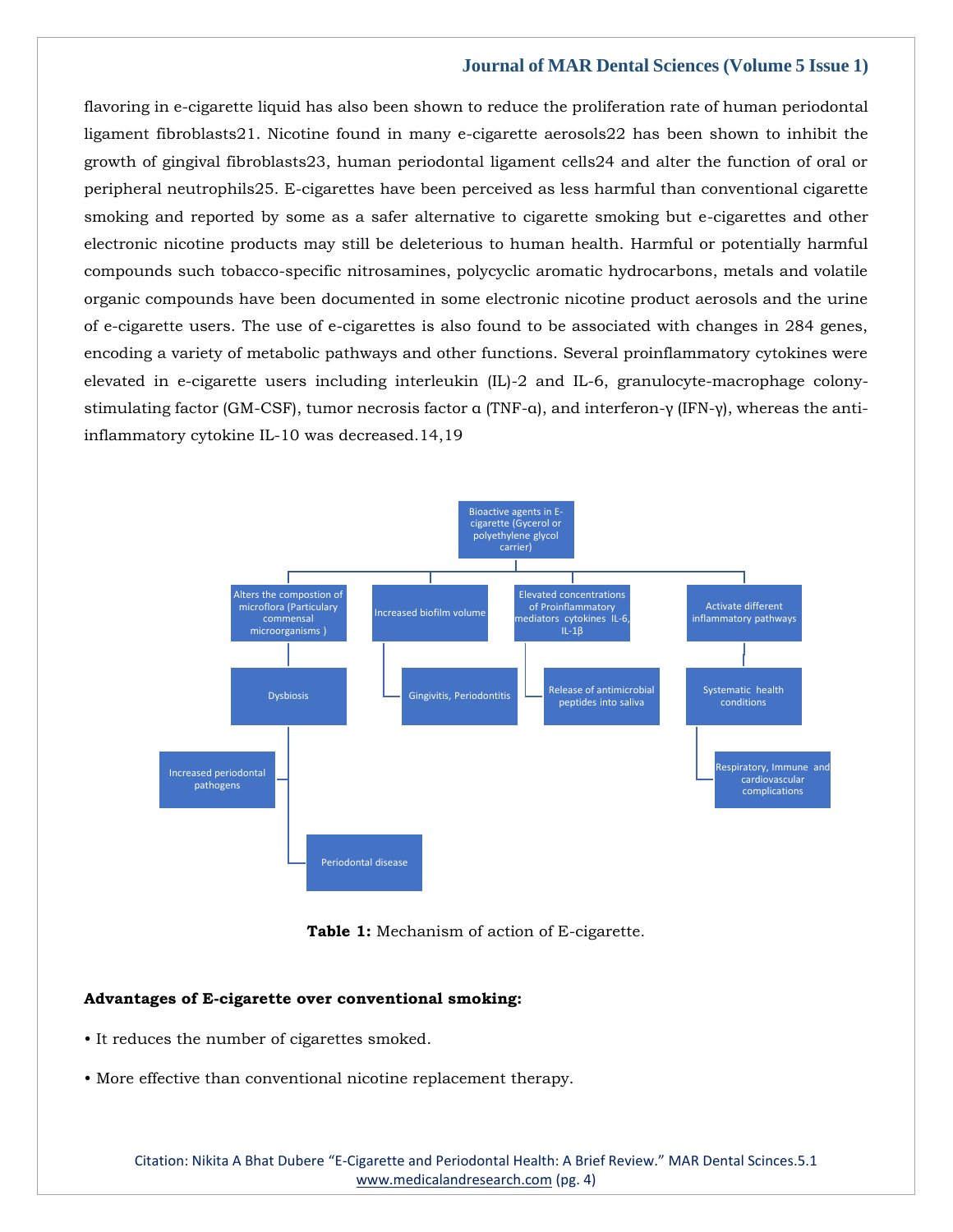• Considered to be less harmful than the conventional cigarette smoking.

• Available in range of flavors and designs, these features appeal to current smokers who otherwise resist cessation methods.

• Easily accessible.

#### **Disadvantages**

• Doesn't result in complete withdrawal.

• Used for long term in comparison to conventional nicotine replacement therapy, when used as an aid to quit smoking

• High probability risk of smoking-related diseases.

• Damage to oral tissues

• May Cause severe lung diseases which may led to death.

• Dual use of e-cigarettes and conventional cigarettes together is common and may cause harms similar to conventional smoking alone.

• Unknown long-term health impacts.

#### **Tobacco consumption**

Tobacco cessation is essential to reduce the mortality and morbidity related to tobacco use.

## **Global Scenario:**

According to the World Health Organization (WHO), there are about 1100 million regular smokers in the world today. Tobacco is responsible for the death of 1 in 10 adults i.e. about 5 million deaths each year Globally with a slight trend of 2.41 million deaths in developing countries and 2.43 million deaths in developed countries.About 1/3rd population is affected because of second hand tobacco smoke affecting their health as well..

## **Indian Scenario:**

India is the world's third largest tobacco producing country and ranks second for consumption of tobacco products in the world. India accounts for the highest tobacco-related mortality with about 7,00,000 annual deaths attributable to smoking in the last ten years, which is estimated to be rising up to 1million in the coming next ten years. More than one-third (35%) of adults in India use tobacco in some form, 21% of adults use smokeless tobacco, 9% only smoke tobacco and 5% smoke as well as use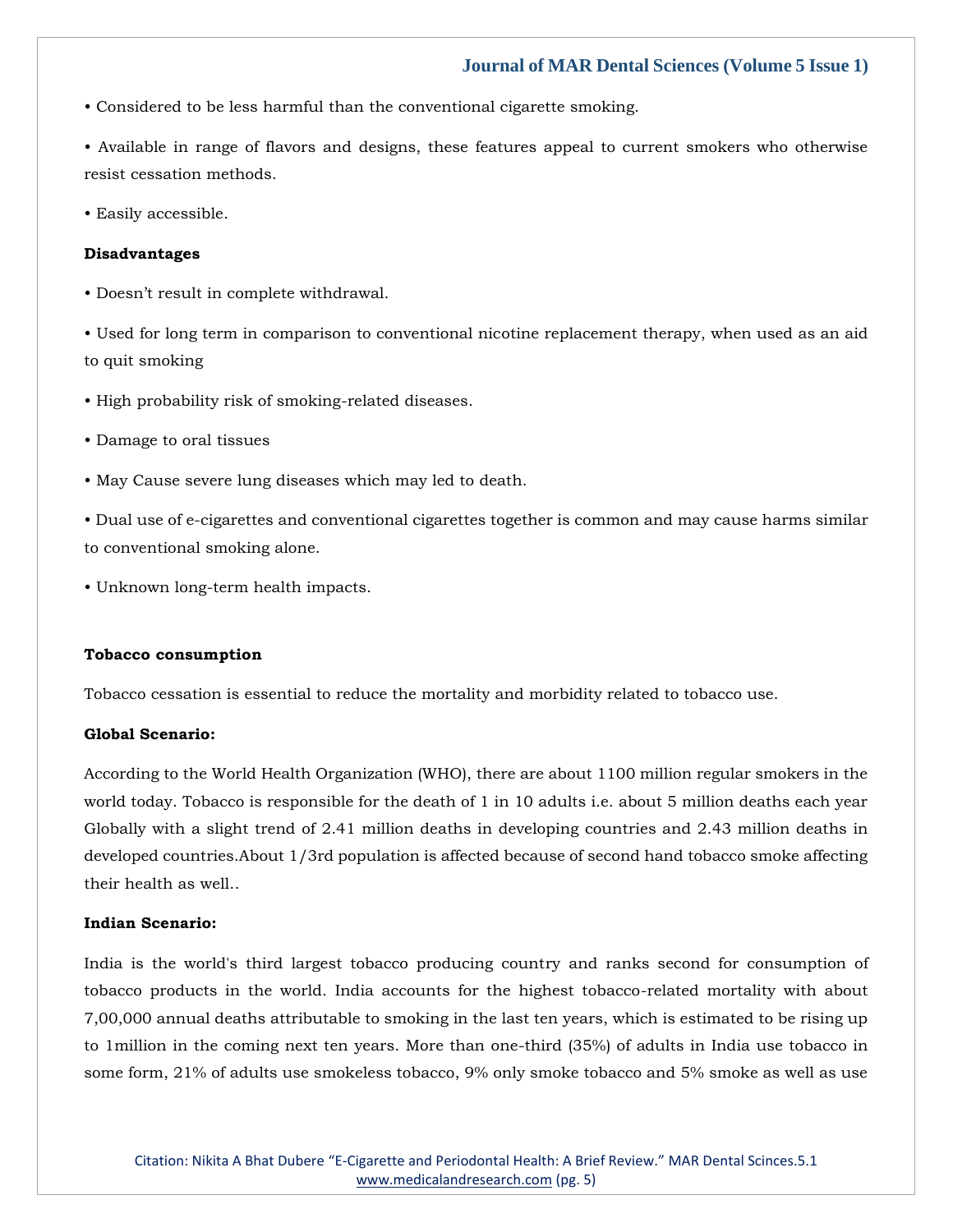smokeless tobacco. It is estimated that annual oral cancer incidence among Indian males is as high as 10 per 100,000.

Presently, India has about 18 Tobacco Cessation Clinics (TCCs) across the country. This clearly is an inadequate effort taking the existing 250 million tobacco consuming population into consideration. This includes:

1. Cognitive behavioral management (Cognitive Behavioral Therapy (CBT) includes methods such as self-help and brief interventions which can be provided by health professionals.

2. Intensive therapy at smoking cessation centers.

3. The pharmacological means include Nicotine Replacement Therapy (NRT) and antidepressants like bupropion.

## **Conclusion**

The e-cigarettes are relatively new devices and hence no long-term evidence study regarding their effect on oral health is available. Although e-cigarettes may be less harmful than the traditional or conventional smoking, e-cigarettes can still contribute to the pathogenesis of periodontal diseases by cell injury, inflammation and impaired repair ability. The chemicals in the e cigarette vapor are known to cause DNA damage and also cellular senescence. Studying the oral health consequences of e-cigarette use is challenging given the changing nature of the products and difficulties of identifying potential ecigarette effects in patients with a past or current history of combustible tobacco use. For those using e-cigarettes as a tobacco quit aid, the evidence of oral health impacts is uncertain and complicated by the substantial oral health changes that occur when users quit tobacco smoking. There is a clear need for further well-conducted studies in this field. Those areas that have the strongest potential to benefit patients are understanding the oral health consequences in nonsmokers who initiate e-cigarette use, establishing the effectiveness of e-cigarettes as a tobacco quit aid (especially within the dental setting), and understanding any impacts on periodontal health in smokers who switch to e-cigarettes.

## **References**

1. [Eggert FM, McLeod MH, Flowerdew G. Effects of smoking and treatment status on periodontal](https://uk.search.yahoo.com/search;_ylt=AwrgEa0AliVitRwAv1YM34lQ;_ylc=X1MDMTM1MTIxMjgxMgRfcgMyBGZyA21jYWZlZQRmcjIDc2ItdG9wBGdwcmlkA0JwYzk1VmlHU1dTcHJzRmN4UTBOOUEEbl9yc2x0AzAEbl9zdWdnAzAEb3JpZ2luA3VrLnNlYXJjaC55YWhvby5jb20EcG9zAzAEcHFzdHIDBHBxc3RybAMwBHFzdHJsAzE3OARxdWVyeQNFZmZlY3RzJTIwb2YlMjBzbW9raW5nJTIwYW5kJTIwdHJlYXRtZW50JTIwc3RhdHVzJTIwb24lMjBwZXJpb2RvbnRhbCUyMGJhY3RlcmlhJTNBJTIwZXZpZGVuY2UlMjB0aGF0JTIwc21va2luZyUyMGluZmx1ZW5jZXMlMjBjb250cm9sJTIwb2YlMjBwZXJpb2RvbnRhbCUyMGJhY3RlcmlhJTIwYXQlMjB0aGUlMjBtdWNvc2FsJTIwc3VyZmFjZSUyMG9mJTIwdGhlJTIwZ2luZ2l2YWwlMjBjcmV2aWNlLiUyMAR0X3N0bXADMTY0NjYzMTc3Ng--?p=Effects+of+smoking+and+treatment+status+on+periodontal+bacteria%3A+evidence+that+smoking+influences+control+of+periodontal+bacteria+at+the+mucosal+surface+of+the+gingival+crevice.+&fr2=sb-top&fr=mcafee&type=E211GB885G0)  [bacteria: evidence that smoking influences control of periodontal bacteria at the mucosal surface of the](https://uk.search.yahoo.com/search;_ylt=AwrgEa0AliVitRwAv1YM34lQ;_ylc=X1MDMTM1MTIxMjgxMgRfcgMyBGZyA21jYWZlZQRmcjIDc2ItdG9wBGdwcmlkA0JwYzk1VmlHU1dTcHJzRmN4UTBOOUEEbl9yc2x0AzAEbl9zdWdnAzAEb3JpZ2luA3VrLnNlYXJjaC55YWhvby5jb20EcG9zAzAEcHFzdHIDBHBxc3RybAMwBHFzdHJsAzE3OARxdWVyeQNFZmZlY3RzJTIwb2YlMjBzbW9raW5nJTIwYW5kJTIwdHJlYXRtZW50JTIwc3RhdHVzJTIwb24lMjBwZXJpb2RvbnRhbCUyMGJhY3RlcmlhJTNBJTIwZXZpZGVuY2UlMjB0aGF0JTIwc21va2luZyUyMGluZmx1ZW5jZXMlMjBjb250cm9sJTIwb2YlMjBwZXJpb2RvbnRhbCUyMGJhY3RlcmlhJTIwYXQlMjB0aGUlMjBtdWNvc2FsJTIwc3VyZmFjZSUyMG9mJTIwdGhlJTIwZ2luZ2l2YWwlMjBjcmV2aWNlLiUyMAR0X3N0bXADMTY0NjYzMTc3Ng--?p=Effects+of+smoking+and+treatment+status+on+periodontal+bacteria%3A+evidence+that+smoking+influences+control+of+periodontal+bacteria+at+the+mucosal+surface+of+the+gingival+crevice.+&fr2=sb-top&fr=mcafee&type=E211GB885G0)  [gingival crevice. J Periodontol. \(2001\) 72:1210](https://uk.search.yahoo.com/search;_ylt=AwrgEa0AliVitRwAv1YM34lQ;_ylc=X1MDMTM1MTIxMjgxMgRfcgMyBGZyA21jYWZlZQRmcjIDc2ItdG9wBGdwcmlkA0JwYzk1VmlHU1dTcHJzRmN4UTBOOUEEbl9yc2x0AzAEbl9zdWdnAzAEb3JpZ2luA3VrLnNlYXJjaC55YWhvby5jb20EcG9zAzAEcHFzdHIDBHBxc3RybAMwBHFzdHJsAzE3OARxdWVyeQNFZmZlY3RzJTIwb2YlMjBzbW9raW5nJTIwYW5kJTIwdHJlYXRtZW50JTIwc3RhdHVzJTIwb24lMjBwZXJpb2RvbnRhbCUyMGJhY3RlcmlhJTNBJTIwZXZpZGVuY2UlMjB0aGF0JTIwc21va2luZyUyMGluZmx1ZW5jZXMlMjBjb250cm9sJTIwb2YlMjBwZXJpb2RvbnRhbCUyMGJhY3RlcmlhJTIwYXQlMjB0aGUlMjBtdWNvc2FsJTIwc3VyZmFjZSUyMG9mJTIwdGhlJTIwZ2luZ2l2YWwlMjBjcmV2aWNlLiUyMAR0X3N0bXADMTY0NjYzMTc3Ng--?p=Effects+of+smoking+and+treatment+status+on+periodontal+bacteria%3A+evidence+that+smoking+influences+control+of+periodontal+bacteria+at+the+mucosal+surface+of+the+gingival+crevice.+&fr2=sb-top&fr=mcafee&type=E211GB885G0)–20.

[2. Lee J, Taneja V, Vassallo R. Cigarette smoking and inflammation: cellular and molecular mechanisms.](https://uk.search.yahoo.com/search;_ylt=Awr9J.9fmyVie5kAcx8M34lQ;_ylc=X1MDMTM1MTIxMjgxMgRfcgMyBGZyA21jYWZlZQRmcjIDc2ItdG9wBGdwcmlkAzV5UU5KMm9zUzFXa3J3MGZacnhlM0EEbl9yc2x0AzAEbl9zdWdnAzAEb3JpZ2luA3VrLnNlYXJjaC55YWhvby5jb20EcG9zAzAEcHFzdHIDBHBxc3RybAMwBHFzdHJsAzY5BHF1ZXJ5A0NpZ2FyZXR0ZSUyMHNtb2tpbmclMjBhbmQlMjBpbmZsYW1tYXRpb24lM0ElMjBjZWxsdWxhciUyMGFuZCUyMG1vbGVjdWxhciUyMG1lY2hhbmlzbXMEdF9zdG1wAzE2NDY2MzE3ODk-?p=Cigarette+smoking+and+inflammation%3A+cellular+and+molecular+mechanisms&fr2=sb-top&fr=mcafee&type=E211GB885G0)  [J Dent Res. \(2012\) 91:142](https://uk.search.yahoo.com/search;_ylt=Awr9J.9fmyVie5kAcx8M34lQ;_ylc=X1MDMTM1MTIxMjgxMgRfcgMyBGZyA21jYWZlZQRmcjIDc2ItdG9wBGdwcmlkAzV5UU5KMm9zUzFXa3J3MGZacnhlM0EEbl9yc2x0AzAEbl9zdWdnAzAEb3JpZ2luA3VrLnNlYXJjaC55YWhvby5jb20EcG9zAzAEcHFzdHIDBHBxc3RybAMwBHFzdHJsAzY5BHF1ZXJ5A0NpZ2FyZXR0ZSUyMHNtb2tpbmclMjBhbmQlMjBpbmZsYW1tYXRpb24lM0ElMjBjZWxsdWxhciUyMGFuZCUyMG1vbGVjdWxhciUyMG1lY2hhbmlzbXMEdF9zdG1wAzE2NDY2MzE3ODk-?p=Cigarette+smoking+and+inflammation%3A+cellular+and+molecular+mechanisms&fr2=sb-top&fr=mcafee&type=E211GB885G0)–9.

Citation: Nikita A Bhat Dubere "E-Cigarette and Periodontal Health: A Brief Review." MAR Dental Scinces.5.1 [www.medicalandresearch.com](http://www.medicalandresearch.com/) (pg. 6)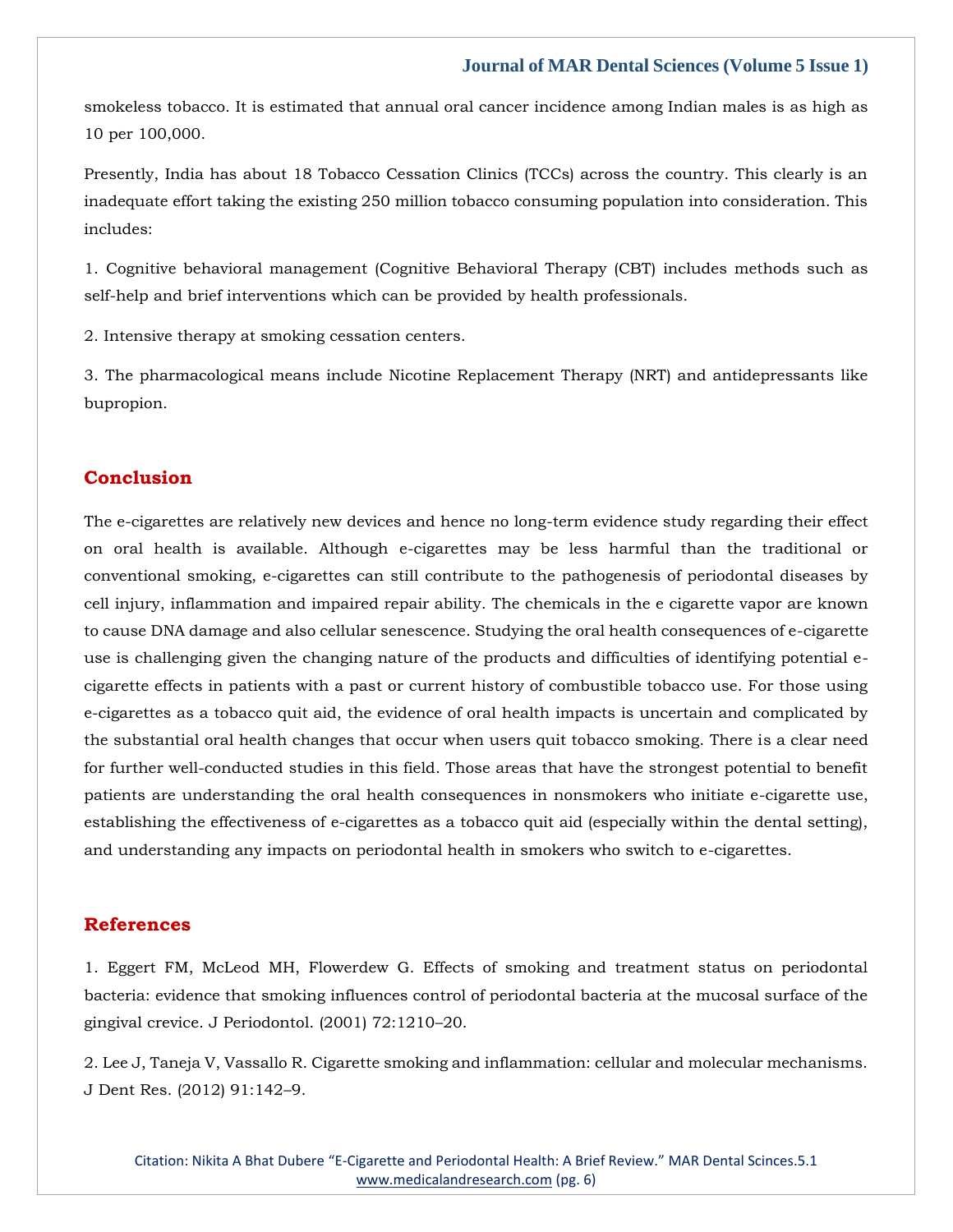[3. Chaffee BW. Electronic cigarettes: trends, health effects and advising patients amid uncertainty. J](https://uk.search.yahoo.com/search;_ylt=Awr9J.hrmyVi5f4Ank8M34lQ;_ylc=X1MDMTM1MTIxMjgxMgRfcgMyBGZyA21jYWZlZQRmcjIDc2ItdG9wBGdwcmlkA2VQVzZKaFJlUVAuUHhFVGF0czlzT0EEbl9yc2x0AzAEbl9zdWdnAzAEb3JpZ2luA3VrLnNlYXJjaC55YWhvby5jb20EcG9zAzAEcHFzdHIDBHBxc3RybAMwBHFzdHJsAzEwOARxdWVyeQMuJTIwRWxlY3Ryb25pYyUyMGNpZ2FyZXR0ZXMlM0ElMjB0cmVuZHMlMkMlMjBoZWFsdGglMjBlZmZlY3RzJTIwYW5kJTIwYWR2aXNpbmclMjBwYXRpZW50cyUyMGFtaWQlMjB1bmNlcnRhaW50eS4lMjBKJTIwQ2FsaWYlMjBEZW50JTIwQXNzb2MuJTIwBHRfc3RtcAMxNjQ2NjMxODAx?p=.+Electronic+cigarettes%3A+trends%2C+health+effects+and+advising+patients+amid+uncertainty.+J+Calif+Dent+Assoc.+&fr2=sb-top&fr=mcafee&type=E211GB885G0)  [Calif Dent Assoc. \(2019\) 647:85](https://uk.search.yahoo.com/search;_ylt=Awr9J.hrmyVi5f4Ank8M34lQ;_ylc=X1MDMTM1MTIxMjgxMgRfcgMyBGZyA21jYWZlZQRmcjIDc2ItdG9wBGdwcmlkA2VQVzZKaFJlUVAuUHhFVGF0czlzT0EEbl9yc2x0AzAEbl9zdWdnAzAEb3JpZ2luA3VrLnNlYXJjaC55YWhvby5jb20EcG9zAzAEcHFzdHIDBHBxc3RybAMwBHFzdHJsAzEwOARxdWVyeQMuJTIwRWxlY3Ryb25pYyUyMGNpZ2FyZXR0ZXMlM0ElMjB0cmVuZHMlMkMlMjBoZWFsdGglMjBlZmZlY3RzJTIwYW5kJTIwYWR2aXNpbmclMjBwYXRpZW50cyUyMGFtaWQlMjB1bmNlcnRhaW50eS4lMjBKJTIwQ2FsaWYlMjBEZW50JTIwQXNzb2MuJTIwBHRfc3RtcAMxNjQ2NjMxODAx?p=.+Electronic+cigarettes%3A+trends%2C+health+effects+and+advising+patients+amid+uncertainty.+J+Calif+Dent+Assoc.+&fr2=sb-top&fr=mcafee&type=E211GB885G0)–92.

[4. Johnson NW, Bain CA. Tobacco and oral disease. EU-Working Group on Tobacco and Oral Health.](https://uk.search.yahoo.com/search;_ylt=AwrT4pR4myVioTIAMSQM34lQ;_ylc=X1MDMTM1MTIxMjgxMgRfcgMyBGZyA21jYWZlZQRmcjIDc2ItdG9wBGdwcmlkA1lGTWpSeUVBUnNXRnRDdWxSWGxtZ0EEbl9yc2x0AzAEbl9zdWdnAzAEb3JpZ2luA3VrLnNlYXJjaC55YWhvby5jb20EcG9zAzAEcHFzdHIDBHBxc3RybAMwBHFzdHJsAzI0BHF1ZXJ5A1RvYmFjY28lMjBhbmQlMjBvcmFsJTIwZGlzZWFzZQR0X3N0bXADMTY0NjYzMTgxNw--?p=Tobacco+and+oral+disease&fr2=sb-top&fr=mcafee&type=E211GB885G0)  [Br Dent J. \(2000\) 189:200](https://uk.search.yahoo.com/search;_ylt=AwrT4pR4myVioTIAMSQM34lQ;_ylc=X1MDMTM1MTIxMjgxMgRfcgMyBGZyA21jYWZlZQRmcjIDc2ItdG9wBGdwcmlkA1lGTWpSeUVBUnNXRnRDdWxSWGxtZ0EEbl9yc2x0AzAEbl9zdWdnAzAEb3JpZ2luA3VrLnNlYXJjaC55YWhvby5jb20EcG9zAzAEcHFzdHIDBHBxc3RybAMwBHFzdHJsAzI0BHF1ZXJ5A1RvYmFjY28lMjBhbmQlMjBvcmFsJTIwZGlzZWFzZQR0X3N0bXADMTY0NjYzMTgxNw--?p=Tobacco+and+oral+disease&fr2=sb-top&fr=mcafee&type=E211GB885G0)–6.

[5. Couch ET, Chaffee BW, Gansky SA, Walsh MM. The changing tobacco landscape: What dental](https://uk.search.yahoo.com/search;_ylt=AwrgBE6ImyViZocA1iYM34lQ;_ylc=X1MDMTM1MTIxMjgxMgRfcgMyBGZyA21jYWZlZQRmcjIDc2ItdG9wBGdwcmlkAzBKQk14d1lzUWxDTi55STNPMmR3X0EEbl9yc2x0AzAEbl9zdWdnAzAEb3JpZ2luA3VrLnNlYXJjaC55YWhvby5jb20EcG9zAzAEcHFzdHIDBHBxc3RybAMwBHFzdHJsAzcwBHF1ZXJ5A1RoZSUyMGNoYW5naW5nJTIwdG9iYWNjbyUyMGxhbmRzY2FwZSUzQSUyMFdoYXQlMjBkZW50YWwlMjBwcm9mZXNzaW9uYWxzJTIwbmVlZCUyMHRvJTIwa25vdwR0X3N0bXADMTY0NjYzMTgzMA--?p=The+changing+tobacco+landscape%3A+What+dental+professionals+need+to+know&fr2=sb-top&fr=mcafee&type=E211GB885G0)  [professionals need to know. J Am Dent Assoc. \(2016\) 147:561](https://uk.search.yahoo.com/search;_ylt=AwrgBE6ImyViZocA1iYM34lQ;_ylc=X1MDMTM1MTIxMjgxMgRfcgMyBGZyA21jYWZlZQRmcjIDc2ItdG9wBGdwcmlkAzBKQk14d1lzUWxDTi55STNPMmR3X0EEbl9yc2x0AzAEbl9zdWdnAzAEb3JpZ2luA3VrLnNlYXJjaC55YWhvby5jb20EcG9zAzAEcHFzdHIDBHBxc3RybAMwBHFzdHJsAzcwBHF1ZXJ5A1RoZSUyMGNoYW5naW5nJTIwdG9iYWNjbyUyMGxhbmRzY2FwZSUzQSUyMFdoYXQlMjBkZW50YWwlMjBwcm9mZXNzaW9uYWxzJTIwbmVlZCUyMHRvJTIwa25vdwR0X3N0bXADMTY0NjYzMTgzMA--?p=The+changing+tobacco+landscape%3A+What+dental+professionals+need+to+know&fr2=sb-top&fr=mcafee&type=E211GB885G0)–9.

[6. Biener L, Hargraves JL. A longitudinal study of electronic cigarette use among a population-based](https://uk.search.yahoo.com/search;_ylt=AwrgEbGVmyVig2UAuygM34lQ;_ylc=X1MDMTM1MTIxMjgxMgRfcgMyBGZyA21jYWZlZQRmcjIDc2ItdG9wBGdwcmlkA0gwWXhUNWpDVE5pb1dFek1tR1FpdkEEbl9yc2x0AzAEbl9zdWdnAzAEb3JpZ2luA3VrLnNlYXJjaC55YWhvby5jb20EcG9zAzAEcHFzdHIDBHBxc3RybAMwBHFzdHJsAzE1NgRxdWVyeQNBJTIwbG9uZ2l0dWRpbmFsJTIwc3R1ZHklMjBvZiUyMGVsZWN0cm9uaWMlMjBjaWdhcmV0dGUlMjB1c2UlMjBhbW9uZyUyMGElMjBwb3B1bGF0aW9uLWJhc2VkJTIwc2FtcGxlJTIwb2YlMjBhZHVsdCUyMHNtb2tlcnMlM0ElMjBhc3NvY2lhdGlvbiUyMHdpdGglMjBzbW9raW5nJTIwY2Vzc2F0aW9uJTIwYW5kJTIwbW90aXZhdGlvbiUyMHRvJTIwcXVpdAR0X3N0bXADMTY0NjYzMTg0NA--?p=A+longitudinal+study+of+electronic+cigarette+use+among+a+population-based+sample+of+adult+smokers%3A+association+with+smoking+cessation+and+motivation+to+quit&fr2=sb-top&fr=mcafee&type=E211GB885G0)  [sample of adult smokers: association with smoking cessation and motivation to quit. Nicotine Tob Res.](https://uk.search.yahoo.com/search;_ylt=AwrgEbGVmyVig2UAuygM34lQ;_ylc=X1MDMTM1MTIxMjgxMgRfcgMyBGZyA21jYWZlZQRmcjIDc2ItdG9wBGdwcmlkA0gwWXhUNWpDVE5pb1dFek1tR1FpdkEEbl9yc2x0AzAEbl9zdWdnAzAEb3JpZ2luA3VrLnNlYXJjaC55YWhvby5jb20EcG9zAzAEcHFzdHIDBHBxc3RybAMwBHFzdHJsAzE1NgRxdWVyeQNBJTIwbG9uZ2l0dWRpbmFsJTIwc3R1ZHklMjBvZiUyMGVsZWN0cm9uaWMlMjBjaWdhcmV0dGUlMjB1c2UlMjBhbW9uZyUyMGElMjBwb3B1bGF0aW9uLWJhc2VkJTIwc2FtcGxlJTIwb2YlMjBhZHVsdCUyMHNtb2tlcnMlM0ElMjBhc3NvY2lhdGlvbiUyMHdpdGglMjBzbW9raW5nJTIwY2Vzc2F0aW9uJTIwYW5kJTIwbW90aXZhdGlvbiUyMHRvJTIwcXVpdAR0X3N0bXADMTY0NjYzMTg0NA--?p=A+longitudinal+study+of+electronic+cigarette+use+among+a+population-based+sample+of+adult+smokers%3A+association+with+smoking+cessation+and+motivation+to+quit&fr2=sb-top&fr=mcafee&type=E211GB885G0)  [\(2015\) 17:127](https://uk.search.yahoo.com/search;_ylt=AwrgEbGVmyVig2UAuygM34lQ;_ylc=X1MDMTM1MTIxMjgxMgRfcgMyBGZyA21jYWZlZQRmcjIDc2ItdG9wBGdwcmlkA0gwWXhUNWpDVE5pb1dFek1tR1FpdkEEbl9yc2x0AzAEbl9zdWdnAzAEb3JpZ2luA3VrLnNlYXJjaC55YWhvby5jb20EcG9zAzAEcHFzdHIDBHBxc3RybAMwBHFzdHJsAzE1NgRxdWVyeQNBJTIwbG9uZ2l0dWRpbmFsJTIwc3R1ZHklMjBvZiUyMGVsZWN0cm9uaWMlMjBjaWdhcmV0dGUlMjB1c2UlMjBhbW9uZyUyMGElMjBwb3B1bGF0aW9uLWJhc2VkJTIwc2FtcGxlJTIwb2YlMjBhZHVsdCUyMHNtb2tlcnMlM0ElMjBhc3NvY2lhdGlvbiUyMHdpdGglMjBzbW9raW5nJTIwY2Vzc2F0aW9uJTIwYW5kJTIwbW90aXZhdGlvbiUyMHRvJTIwcXVpdAR0X3N0bXADMTY0NjYzMTg0NA--?p=A+longitudinal+study+of+electronic+cigarette+use+among+a+population-based+sample+of+adult+smokers%3A+association+with+smoking+cessation+and+motivation+to+quit&fr2=sb-top&fr=mcafee&type=E211GB885G0)– 33.

[7. Sapru S, Vardhan M, Li Q, Guo Y, Li X, Saxena D. E-cigarettes use in the United States: reasons for](https://uk.search.yahoo.com/search;_ylt=AwrT4pSjmyVif0UAQowM34lQ;_ylc=X1MDMTM1MTIxMjgxMgRfcgMyBGZyA21jYWZlZQRmcjIDc2ItdG9wBGdwcmlkA1IyZ3VWNmVsUkouSm00ODZNNnRFcEEEbl9yc2x0AzAEbl9zdWdnAzAEb3JpZ2luA3VrLnNlYXJjaC55YWhvby5jb20EcG9zAzAEcHFzdHIDBHBxc3RybAMwBHFzdHJsAzEwOQRxdWVyeQNFLWNpZ2FyZXR0ZXMlMjB1c2UlMjBpbiUyMHRoZSUyMFVuaXRlZCUyMFN0YXRlcyUzQSUyMHJlYXNvbnMlMjBmb3IlMjB1c2UlMkMlMjBwZXJjZXB0aW9ucyUyQyUyMGFuZCUyMGVmZmVjdHMlMjBvbiUyMGhlYWx0aC4lMjBCTUMlMjBQdWJsaWMlMjBIZWFsdGgEdF9zdG1wAzE2NDY2MzE4NTY-?p=E-cigarettes+use+in+the+United+States%3A+reasons+for+use%2C+perceptions%2C+and+effects+on+health.+BMC+Public+Health&fr2=sb-top&fr=mcafee&type=E211GB885G0)  [use, perceptions, and effects on health. BMC Public Health. \(2020\) 20:1518.](https://uk.search.yahoo.com/search;_ylt=AwrT4pSjmyVif0UAQowM34lQ;_ylc=X1MDMTM1MTIxMjgxMgRfcgMyBGZyA21jYWZlZQRmcjIDc2ItdG9wBGdwcmlkA1IyZ3VWNmVsUkouSm00ODZNNnRFcEEEbl9yc2x0AzAEbl9zdWdnAzAEb3JpZ2luA3VrLnNlYXJjaC55YWhvby5jb20EcG9zAzAEcHFzdHIDBHBxc3RybAMwBHFzdHJsAzEwOQRxdWVyeQNFLWNpZ2FyZXR0ZXMlMjB1c2UlMjBpbiUyMHRoZSUyMFVuaXRlZCUyMFN0YXRlcyUzQSUyMHJlYXNvbnMlMjBmb3IlMjB1c2UlMkMlMjBwZXJjZXB0aW9ucyUyQyUyMGFuZCUyMGVmZmVjdHMlMjBvbiUyMGhlYWx0aC4lMjBCTUMlMjBQdWJsaWMlMjBIZWFsdGgEdF9zdG1wAzE2NDY2MzE4NTY-?p=E-cigarettes+use+in+the+United+States%3A+reasons+for+use%2C+perceptions%2C+and+effects+on+health.+BMC+Public+Health&fr2=sb-top&fr=mcafee&type=E211GB885G0)

8. Harrison R.,Hicklin D. [Electronic cigarette explosions involving the oral cavity. JADA 2016; 147\(11\):](https://uk.search.yahoo.com/search;_ylt=AwrT4pSvmyViXMMA2OcM34lQ;_ylc=X1MDMTM1MTIxMjgxMgRfcgMyBGZyA21jYWZlZQRmcjIDc2ItdG9wBGdwcmlkA05WRVA0ckcuUlJXUzVfZ2lVUU1hVUEEbl9yc2x0AzAEbl9zdWdnAzQEb3JpZ2luA3VrLnNlYXJjaC55YWhvby5jb20EcG9zAzAEcHFzdHIDBHBxc3RybAMwBHFzdHJsAzU3BHF1ZXJ5A0VsZWN0cm9uaWMlMjBjaWdhcmV0dGUlMjBleHBsb3Npb25zJTIwaW52b2x2aW5nJTIwdGhlJTIwb3JhbCUyMGNhdml0eQR0X3N0bXADMTY0NjYzMTg3MA--?p=Electronic+cigarette+explosions+involving+the+oral+cavity&fr2=sb-top&fr=mcafee&type=E211GB885G0)  [891-](https://uk.search.yahoo.com/search;_ylt=AwrT4pSvmyViXMMA2OcM34lQ;_ylc=X1MDMTM1MTIxMjgxMgRfcgMyBGZyA21jYWZlZQRmcjIDc2ItdG9wBGdwcmlkA05WRVA0ckcuUlJXUzVfZ2lVUU1hVUEEbl9yc2x0AzAEbl9zdWdnAzQEb3JpZ2luA3VrLnNlYXJjaC55YWhvby5jb20EcG9zAzAEcHFzdHIDBHBxc3RybAMwBHFzdHJsAzU3BHF1ZXJ5A0VsZWN0cm9uaWMlMjBjaWdhcmV0dGUlMjBleHBsb3Npb25zJTIwaW52b2x2aW5nJTIwdGhlJTIwb3JhbCUyMGNhdml0eQR0X3N0bXADMTY0NjYzMTg3MA--?p=Electronic+cigarette+explosions+involving+the+oral+cavity&fr2=sb-top&fr=mcafee&type=E211GB885G0) 896.

[9. Javed F.,Abduljabbar T.,Vohra F.,MalmstromH.,Rahman I.RomanosG.E.](https://uk.search.yahoo.com/search;_ylt=Awr9J.e9myVie9YA10sM34lQ;_ylc=X1MDMTM1MTIxMjgxMgRfcgMyBGZyA21jYWZlZQRmcjIDc2ItdG9wBGdwcmlkA2JTYlRIZTlFVFFLS2tVZURlcDR4YUEEbl9yc2x0AzAEbl9zdWdnAzAEb3JpZ2luA3VrLnNlYXJjaC55YWhvby5jb20EcG9zAzAEcHFzdHIDBHBxc3RybAMwBHFzdHJsAzE1NwRxdWVyeQMuJTIwQ29tcGFyaXNvbiUyMG9mJTIwUGVyaW9kb250YWwlMjBQYXJhbWV0ZXJzJTIwYW5kJTIwU2VsZi1QZXJjZWl2ZWQlMjBPcmFsJTIwU3ltcHRvbXMlMjBBbW9uZyUyMENpZ2FyZXR0ZSUyMFNtb2tlcnMlMkMlMjBJbmRpdmlkdWFscyUyMFZhcGluZyUyMEVsZWN0cm9uaWMlMjBDaWdhcmV0dHRlcyUyMGFuZCUyME5ldmVyLVNtb2tlcnMuBHRfc3RtcAMxNjQ2NjMxODg5?p=.+Comparison+of+Periodontal+Parameters+and+Self-Perceived+Oral+Symptoms+Among+Cigarette+Smokers%2C+Individuals+Vaping+Electronic+Cigaretttes+and+Never-Smokers.&fr2=sb-top&fr=mcafee&type=E211GB885G0) Comparison of Periodontal [Parameters and Self-Perceived Oral Symptoms Among Cigarette Smokers, Individuals Vaping Electronic](https://uk.search.yahoo.com/search;_ylt=Awr9J.e9myVie9YA10sM34lQ;_ylc=X1MDMTM1MTIxMjgxMgRfcgMyBGZyA21jYWZlZQRmcjIDc2ItdG9wBGdwcmlkA2JTYlRIZTlFVFFLS2tVZURlcDR4YUEEbl9yc2x0AzAEbl9zdWdnAzAEb3JpZ2luA3VrLnNlYXJjaC55YWhvby5jb20EcG9zAzAEcHFzdHIDBHBxc3RybAMwBHFzdHJsAzE1NwRxdWVyeQMuJTIwQ29tcGFyaXNvbiUyMG9mJTIwUGVyaW9kb250YWwlMjBQYXJhbWV0ZXJzJTIwYW5kJTIwU2VsZi1QZXJjZWl2ZWQlMjBPcmFsJTIwU3ltcHRvbXMlMjBBbW9uZyUyMENpZ2FyZXR0ZSUyMFNtb2tlcnMlMkMlMjBJbmRpdmlkdWFscyUyMFZhcGluZyUyMEVsZWN0cm9uaWMlMjBDaWdhcmV0dHRlcyUyMGFuZCUyME5ldmVyLVNtb2tlcnMuBHRfc3RtcAMxNjQ2NjMxODg5?p=.+Comparison+of+Periodontal+Parameters+and+Self-Perceived+Oral+Symptoms+Among+Cigarette+Smokers%2C+Individuals+Vaping+Electronic+Cigaretttes+and+Never-Smokers.&fr2=sb-top&fr=mcafee&type=E211GB885G0)  [Cigaretttes and Never-Smokers. J Periodontol 2017; 88\(10\): 1059-1065.](https://uk.search.yahoo.com/search;_ylt=Awr9J.e9myVie9YA10sM34lQ;_ylc=X1MDMTM1MTIxMjgxMgRfcgMyBGZyA21jYWZlZQRmcjIDc2ItdG9wBGdwcmlkA2JTYlRIZTlFVFFLS2tVZURlcDR4YUEEbl9yc2x0AzAEbl9zdWdnAzAEb3JpZ2luA3VrLnNlYXJjaC55YWhvby5jb20EcG9zAzAEcHFzdHIDBHBxc3RybAMwBHFzdHJsAzE1NwRxdWVyeQMuJTIwQ29tcGFyaXNvbiUyMG9mJTIwUGVyaW9kb250YWwlMjBQYXJhbWV0ZXJzJTIwYW5kJTIwU2VsZi1QZXJjZWl2ZWQlMjBPcmFsJTIwU3ltcHRvbXMlMjBBbW9uZyUyMENpZ2FyZXR0ZSUyMFNtb2tlcnMlMkMlMjBJbmRpdmlkdWFscyUyMFZhcGluZyUyMEVsZWN0cm9uaWMlMjBDaWdhcmV0dHRlcyUyMGFuZCUyME5ldmVyLVNtb2tlcnMuBHRfc3RtcAMxNjQ2NjMxODg5?p=.+Comparison+of+Periodontal+Parameters+and+Self-Perceived+Oral+Symptoms+Among+Cigarette+Smokers%2C+Individuals+Vaping+Electronic+Cigaretttes+and+Never-Smokers.&fr2=sb-top&fr=mcafee&type=E211GB885G0)

[10. Cheng T. Chemical evaluation of electronic cigarettes. Tob Control. \(2014\) 23\(Suppl 2\):ii11](https://uk.search.yahoo.com/search;_ylt=AwrTYlfQmyViWhEAJ.gM34lQ;_ylc=X1MDMTM1MTIxMjgxMgRfcgMyBGZyA21jYWZlZQRmcjIDc2ItdG9wBGdwcmlkAzZkWVJRY0xfVGNPcUtiLmlzSURXdUEEbl9yc2x0AzAEbl9zdWdnAzQEb3JpZ2luA3VrLnNlYXJjaC55YWhvby5jb20EcG9zAzAEcHFzdHIDBHBxc3RybAMwBHFzdHJsAzQ0BHF1ZXJ5A0NoZW1pY2FsJTIwZXZhbHVhdGlvbiUyMG9mJTIwZWxlY3Ryb25pYyUyMGNpZ2FyZXR0ZXMEdF9zdG1wAzE2NDY2MzE5MDM-?p=Chemical+evaluation+of+electronic+cigarettes&fr2=sb-top&fr=mcafee&type=E211GB885G0)–7

[11. Chun LF, Moazed F, Calfee CS, Matthay MA, Gotts JE. Pulmonary toxicity of](https://uk.search.yahoo.com/search;_ylt=AwrgEavemyViBsUAAxgM34lQ;_ylc=X1MDMTM1MTIxMjgxMgRfcgMyBGZyA21jYWZlZQRmcjIDc2ItdG9wBGdwcmlkA3MwZ1NoSHNjUVR1SnNERkpvWl95aUEEbl9yc2x0AzAEbl9zdWdnAzQEb3JpZ2luA3VrLnNlYXJjaC55YWhvby5jb20EcG9zAzAEcHFzdHIDBHBxc3RybAMwBHFzdHJsAzM0BHF1ZXJ5A1B1bG1vbmFyeSUyMHRveGljaXR5JTIwb2YlMjBlLWNpZ2FyZXR0ZXMEdF9zdG1wAzE2NDY2MzE5MTY-?p=Pulmonary+toxicity+of+e-cigarettes&fr2=sb-top&fr=mcafee&type=E211GB885G0) e-cigarettes. Am J [Physiol Lung Cell Mol Physiol. \(2017\) 313:L193](https://uk.search.yahoo.com/search;_ylt=AwrgEavemyViBsUAAxgM34lQ;_ylc=X1MDMTM1MTIxMjgxMgRfcgMyBGZyA21jYWZlZQRmcjIDc2ItdG9wBGdwcmlkA3MwZ1NoSHNjUVR1SnNERkpvWl95aUEEbl9yc2x0AzAEbl9zdWdnAzQEb3JpZ2luA3VrLnNlYXJjaC55YWhvby5jb20EcG9zAzAEcHFzdHIDBHBxc3RybAMwBHFzdHJsAzM0BHF1ZXJ5A1B1bG1vbmFyeSUyMHRveGljaXR5JTIwb2YlMjBlLWNpZ2FyZXR0ZXMEdF9zdG1wAzE2NDY2MzE5MTY-?p=Pulmonary+toxicity+of+e-cigarettes&fr2=sb-top&fr=mcafee&type=E211GB885G0)–206.

[12. Reidel B, Radicioni G, Clapp PW, Ford AA, Abdelwahab S, Rebuli ME, et al. E-cigarette use causes](https://uk.search.yahoo.com/search;_ylt=AwrT4pPrmyVidO0Az0oM34lQ;_ylc=X1MDMTM1MTIxMjgxMgRfcgMyBGZyA21jYWZlZQRmcjIDc2ItdG9wBGdwcmlkAzJiXzdXejV5UTd1Nkk0WDA2ek1TR0EEbl9yc2x0AzAEbl9zdWdnAzAEb3JpZ2luA3VrLnNlYXJjaC55YWhvby5jb20EcG9zAzAEcHFzdHIDBHBxc3RybAMwBHFzdHJsAzEzOQRxdWVyeQNFLWNpZ2FyZXR0ZSUyMHVzZSUyMGNhdXNlcyUyMGElMjB1bmlxdWUlMjBpbm5hdGUlMjBpbW11bmUlMjByZXNwb25zZSUyMGluJTIwdGhlJTIwbHVuZyUyQyUyMGludm9sdmluZyUyMGluY3JlYXNlZCUyMG5ldXRyb3BoaWxpYyUyMGFjdGl2YXRpb24lMjBhbmQlMjBhbHRlcmVkJTIwbXVjaW4lMjBzZWNyZXRpb24EdF9zdG1wAzE2NDY2MzE5MzE-?p=E-cigarette+use+causes+a+unique+innate+immune+response+in+the+lung%2C+involving+increased+neutrophilic+activation+and+altered+mucin+secretion&fr2=sb-top&fr=mcafee&type=E211GB885G0)  [a unique innate immune response in the lung, involving increased neutrophilic activation and altered](https://uk.search.yahoo.com/search;_ylt=AwrT4pPrmyVidO0Az0oM34lQ;_ylc=X1MDMTM1MTIxMjgxMgRfcgMyBGZyA21jYWZlZQRmcjIDc2ItdG9wBGdwcmlkAzJiXzdXejV5UTd1Nkk0WDA2ek1TR0EEbl9yc2x0AzAEbl9zdWdnAzAEb3JpZ2luA3VrLnNlYXJjaC55YWhvby5jb20EcG9zAzAEcHFzdHIDBHBxc3RybAMwBHFzdHJsAzEzOQRxdWVyeQNFLWNpZ2FyZXR0ZSUyMHVzZSUyMGNhdXNlcyUyMGElMjB1bmlxdWUlMjBpbm5hdGUlMjBpbW11bmUlMjByZXNwb25zZSUyMGluJTIwdGhlJTIwbHVuZyUyQyUyMGludm9sdmluZyUyMGluY3JlYXNlZCUyMG5ldXRyb3BoaWxpYyUyMGFjdGl2YXRpb24lMjBhbmQlMjBhbHRlcmVkJTIwbXVjaW4lMjBzZWNyZXRpb24EdF9zdG1wAzE2NDY2MzE5MzE-?p=E-cigarette+use+causes+a+unique+innate+immune+response+in+the+lung%2C+involving+increased+neutrophilic+activation+and+altered+mucin+secretion&fr2=sb-top&fr=mcafee&type=E211GB885G0)  [mucin secretion. Am J Respir Crit Care Med. \(2018\)](https://uk.search.yahoo.com/search;_ylt=AwrT4pPrmyVidO0Az0oM34lQ;_ylc=X1MDMTM1MTIxMjgxMgRfcgMyBGZyA21jYWZlZQRmcjIDc2ItdG9wBGdwcmlkAzJiXzdXejV5UTd1Nkk0WDA2ek1TR0EEbl9yc2x0AzAEbl9zdWdnAzAEb3JpZ2luA3VrLnNlYXJjaC55YWhvby5jb20EcG9zAzAEcHFzdHIDBHBxc3RybAMwBHFzdHJsAzEzOQRxdWVyeQNFLWNpZ2FyZXR0ZSUyMHVzZSUyMGNhdXNlcyUyMGElMjB1bmlxdWUlMjBpbm5hdGUlMjBpbW11bmUlMjByZXNwb25zZSUyMGluJTIwdGhlJTIwbHVuZyUyQyUyMGludm9sdmluZyUyMGluY3JlYXNlZCUyMG5ldXRyb3BoaWxpYyUyMGFjdGl2YXRpb24lMjBhbmQlMjBhbHRlcmVkJTIwbXVjaW4lMjBzZWNyZXRpb24EdF9zdG1wAzE2NDY2MzE5MzE-?p=E-cigarette+use+causes+a+unique+innate+immune+response+in+the+lung%2C+involving+increased+neutrophilic+activation+and+altered+mucin+secretion&fr2=sb-top&fr=mcafee&type=E211GB885G0)

[13. Benowitz NL, Fraiman JB. Cardiovascular effects of electronic cigarettes. Nat Rev Cardiol. \(2017\)](https://uk.search.yahoo.com/search;_ylt=AwrT4pL6myViX7gAqpgM34lQ;_ylc=X1MDMTM1MTIxMjgxMgRfcgMyBGZyA21jYWZlZQRmcjIDc2ItdG9wBGdwcmlkA1hXdHJjYzcyVG9hRjhCU1BwV3AzR0EEbl9yc2x0AzAEbl9zdWdnAzQEb3JpZ2luA3VrLnNlYXJjaC55YWhvby5jb20EcG9zAzAEcHFzdHIDBHBxc3RybAMwBHFzdHJsAzU5BHF1ZXJ5A0ZyYWltYW4lMjBKQi4lMjBDYXJkaW92YXNjdWxhciUyMGVmZmVjdHMlMjBvZiUyMGVsZWN0cm9uaWMlMjBjaWdhcmV0dGVzBHRfc3RtcAMxNjQ2NjMxOTQ4?p=Fraiman+JB.+Cardiovascular+effects+of+electronic+cigarettes&fr2=sb-top&fr=mcafee&type=E211GB885G0)  [14:447](https://uk.search.yahoo.com/search;_ylt=AwrT4pL6myViX7gAqpgM34lQ;_ylc=X1MDMTM1MTIxMjgxMgRfcgMyBGZyA21jYWZlZQRmcjIDc2ItdG9wBGdwcmlkA1hXdHJjYzcyVG9hRjhCU1BwV3AzR0EEbl9yc2x0AzAEbl9zdWdnAzQEb3JpZ2luA3VrLnNlYXJjaC55YWhvby5jb20EcG9zAzAEcHFzdHIDBHBxc3RybAMwBHFzdHJsAzU5BHF1ZXJ5A0ZyYWltYW4lMjBKQi4lMjBDYXJkaW92YXNjdWxhciUyMGVmZmVjdHMlMjBvZiUyMGVsZWN0cm9uaWMlMjBjaWdhcmV0dGVzBHRfc3RtcAMxNjQ2NjMxOTQ4?p=Fraiman+JB.+Cardiovascular+effects+of+electronic+cigarettes&fr2=sb-top&fr=mcafee&type=E211GB885G0)–56.

[14. Pushalkar S, Paul B, Li Q, Yang J, Vasconcelos R, Makwana S, et al. Electronic cigarette aerosol](https://uk.search.yahoo.com/search;_ylt=Awr9J.0LnCViT80AiQUM34lQ;_ylc=X1MDMTM1MTIxMjgxMgRfcgMyBGZyA21jYWZlZQRmcjIDc2ItdG9wBGdwcmlkA1dOenZPWnRKU2l5VjFteUVnR29oNEEEbl9yc2x0AzAEbl9zdWdnAzAEb3JpZ2luA3VrLnNlYXJjaC55YWhvby5jb20EcG9zAzAEcHFzdHIDBHBxc3RybAMwBHFzdHJsAzkwBHF1ZXJ5A0VsZWN0cm9uaWMlMjBjaWdhcmV0dGUlMjBhZXJvc29sJTIwbW9kdWxhdGVzJTIwdGhlJTIwb3JhbCUyMG1pY3JvYmlvbWUlMjBhbmQlMjBpbmNyZWFzZXMlMjByaXNrJTIwb2YlMjBpbmZlY3Rpb24EdF9zdG1wAzE2NDY2MzE5NjM-?p=Electronic+cigarette+aerosol+modulates+the+oral+microbiome+and+increases+risk+of+infection&fr2=sb-top&fr=mcafee&type=E211GB885G0)  [modulates the oral microbiome and increases risk of infection. iScience. \(2020\) 23:100884.7:492](https://uk.search.yahoo.com/search;_ylt=Awr9J.0LnCViT80AiQUM34lQ;_ylc=X1MDMTM1MTIxMjgxMgRfcgMyBGZyA21jYWZlZQRmcjIDc2ItdG9wBGdwcmlkA1dOenZPWnRKU2l5VjFteUVnR29oNEEEbl9yc2x0AzAEbl9zdWdnAzAEb3JpZ2luA3VrLnNlYXJjaC55YWhvby5jb20EcG9zAzAEcHFzdHIDBHBxc3RybAMwBHFzdHJsAzkwBHF1ZXJ5A0VsZWN0cm9uaWMlMjBjaWdhcmV0dGUlMjBhZXJvc29sJTIwbW9kdWxhdGVzJTIwdGhlJTIwb3JhbCUyMG1pY3JvYmlvbWUlMjBhbmQlMjBpbmNyZWFzZXMlMjByaXNrJTIwb2YlMjBpbmZlY3Rpb24EdF9zdG1wAzE2NDY2MzE5NjM-?p=Electronic+cigarette+aerosol+modulates+the+oral+microbiome+and+increases+risk+of+infection&fr2=sb-top&fr=mcafee&type=E211GB885G0)–501.

[15. Xu et al. E-Cigarette and Periodontal Disease. 2021:9\(2\); 144-52.](https://uk.search.yahoo.com/search;_ylt=AwrgEasZnCVirt8AqwUM34lQ;_ylc=X1MDMTM1MTIxMjgxMgRfcgMyBGZyA21jYWZlZQRmcjIDc2ItdG9wBGdwcmlkA1djb1dlcUpLUWE2TDhpUVJ0aWZCSUEEbl9yc2x0AzAEbl9zdWdnAzQEb3JpZ2luA3VrLnNlYXJjaC55YWhvby5jb20EcG9zAzAEcHFzdHIDBHBxc3RybAMwBHFzdHJsAzM1BHF1ZXJ5A0UtQ2lnYXJldHRlJTIwYW5kJTIwUGVyaW9kb250YWwlMjBEaXNlYXNlBHRfc3RtcAMxNjQ2NjMxOTc3?p=E-Cigarette+and+Periodontal+Disease&fr2=sb-top&fr=mcafee&type=E211GB885G0)

[16. Ji EH, Sun B, Zhao T, Shu S, Chang CH, Messadi D, Xia T, Zhu Y, Hu S. 2016. Characterization of](https://uk.search.yahoo.com/search;_ylt=AwrTYlcnnCViISsA2x0M34lQ;_ylc=X1MDMTM1MTIxMjgxMgRfcgMyBGZyA21jYWZlZQRmcjIDc2ItdG9wBGdwcmlkA3BybmxGOHYyUW5xTkpHT3AuSmlBcUEEbl9yc2x0AzAEbl9zdWdnAzAEb3JpZ2luA3VrLnNlYXJjaC55YWhvby5jb20EcG9zAzAEcHFzdHIDBHBxc3RybAMwBHFzdHJsAzExNwRxdWVyeQNDaGFyYWN0ZXJpemF0aW9uJTIwb2YlMjBlbGVjdHJvbmljJTIwY2lnYXJldHRlJTIwYWVyb3NvbCUyMGFuZCUyMGl0cyUyMGluZHVjdGlvbiUyMG9mJTIwb3hpZGF0aXZlJTIwc3RyZXNzJTIwcmVzcG9uc2UlMjBpbiUyMG9yYWwlMjBrZXJhdGlub2N5dGVzBHRfc3RtcAMxNjQ2NjMxOTg4?p=Characterization+of+electronic+cigarette+aerosol+and+its+induction+of+oxidative+stress+response+in+oral+keratinocytes&fr2=sb-top&fr=mcafee&type=E211GB885G0)  [electronic cigarette aerosol and its induction of oxidative stress response in oral keratinocytes. PLoS](https://uk.search.yahoo.com/search;_ylt=AwrTYlcnnCViISsA2x0M34lQ;_ylc=X1MDMTM1MTIxMjgxMgRfcgMyBGZyA21jYWZlZQRmcjIDc2ItdG9wBGdwcmlkA3BybmxGOHYyUW5xTkpHT3AuSmlBcUEEbl9yc2x0AzAEbl9zdWdnAzAEb3JpZ2luA3VrLnNlYXJjaC55YWhvby5jb20EcG9zAzAEcHFzdHIDBHBxc3RybAMwBHFzdHJsAzExNwRxdWVyeQNDaGFyYWN0ZXJpemF0aW9uJTIwb2YlMjBlbGVjdHJvbmljJTIwY2lnYXJldHRlJTIwYWVyb3NvbCUyMGFuZCUyMGl0cyUyMGluZHVjdGlvbiUyMG9mJTIwb3hpZGF0aXZlJTIwc3RyZXNzJTIwcmVzcG9uc2UlMjBpbiUyMG9yYWwlMjBrZXJhdGlub2N5dGVzBHRfc3RtcAMxNjQ2NjMxOTg4?p=Characterization+of+electronic+cigarette+aerosol+and+its+induction+of+oxidative+stress+response+in+oral+keratinocytes&fr2=sb-top&fr=mcafee&type=E211GB885G0)  [One. 11\(5\):e0154447.](https://uk.search.yahoo.com/search;_ylt=AwrTYlcnnCViISsA2x0M34lQ;_ylc=X1MDMTM1MTIxMjgxMgRfcgMyBGZyA21jYWZlZQRmcjIDc2ItdG9wBGdwcmlkA3BybmxGOHYyUW5xTkpHT3AuSmlBcUEEbl9yc2x0AzAEbl9zdWdnAzAEb3JpZ2luA3VrLnNlYXJjaC55YWhvby5jb20EcG9zAzAEcHFzdHIDBHBxc3RybAMwBHFzdHJsAzExNwRxdWVyeQNDaGFyYWN0ZXJpemF0aW9uJTIwb2YlMjBlbGVjdHJvbmljJTIwY2lnYXJldHRlJTIwYWVyb3NvbCUyMGFuZCUyMGl0cyUyMGluZHVjdGlvbiUyMG9mJTIwb3hpZGF0aXZlJTIwc3RyZXNzJTIwcmVzcG9uc2UlMjBpbiUyMG9yYWwlMjBrZXJhdGlub2N5dGVzBHRfc3RtcAMxNjQ2NjMxOTg4?p=Characterization+of+electronic+cigarette+aerosol+and+its+induction+of+oxidative+stress+response+in+oral+keratinocytes&fr2=sb-top&fr=mcafee&type=E211GB885G0)